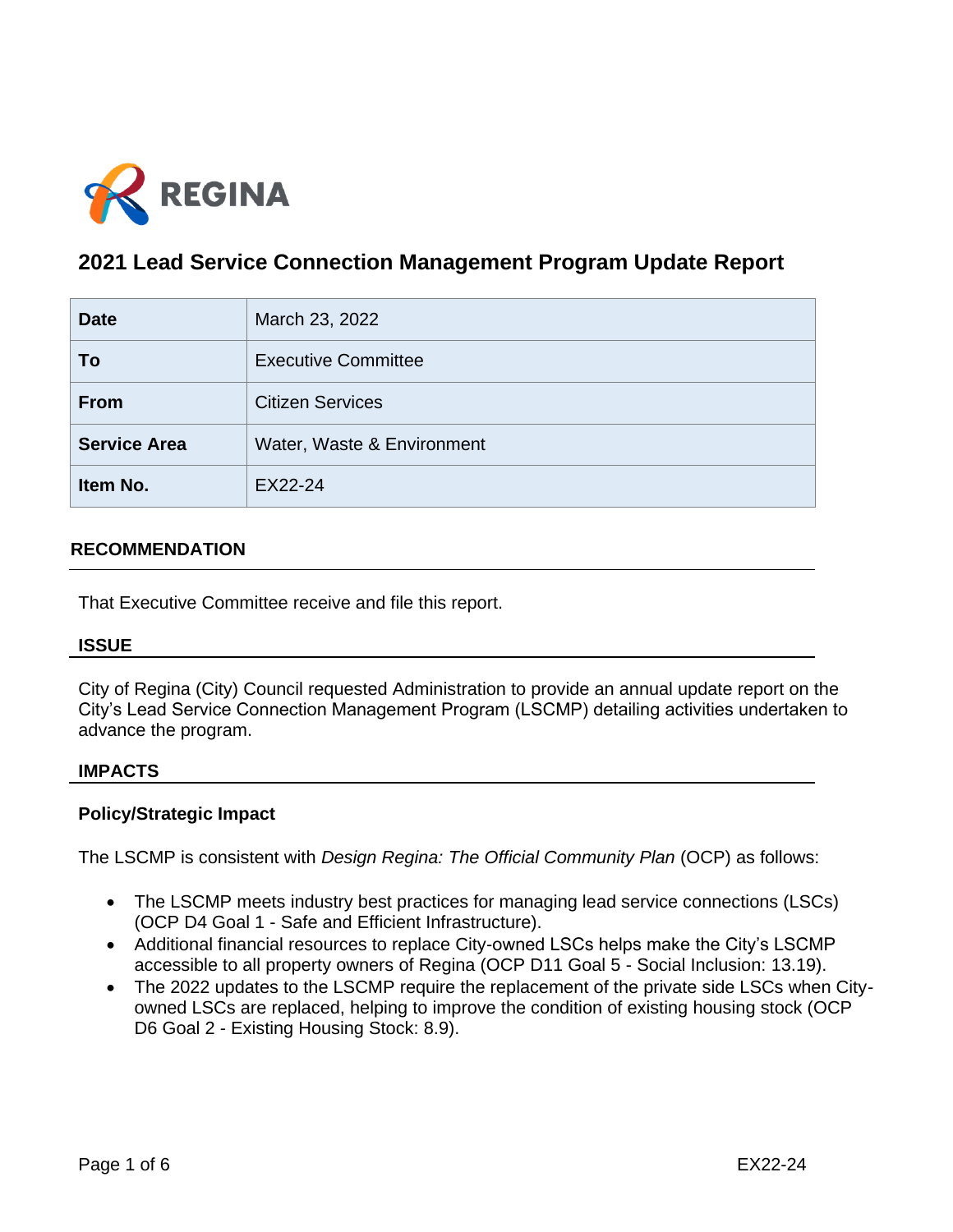## **Financial Implications**

There are no new financial implications with this report.

## **Environmental Impact**

City Council set a community goal for the City of achieving net zero emissions and sourcing of net zero renewable energy by 2050. In support of this goal, City Council asked Administration to provide energy and greenhouse gas implications of recommendations so that Council can evaluate the climate impacts of its decisions. The recommendations in this report are administrative in nature and are expected to have limited direct impacts on energy consumption and greenhouse gas emissions.

## **OTHER OPTIONS**

No other options were discussed in regard to this report.

#### **COMMUNICATIONS**

Education awareness and awareness about enhancements to the LSCMP will continue in 2022. Communications will continue to focus on providing information to residents that may have Cityowned or privately-owned LSCs.

Educational information included is the notification of the new requirement for mandatory replacement of privately-owned LSCs when a City-owned LSC is replaced and the financial payment options available to assist residential property owners with the private-side replacement. Communications will include:

- Advanced notification letters to property owners affected by construction, where City and privately-owned lead service connections will be replaced as part of a project.
- Improved accessibility to information on Regina.ca/leadservice, including online application forms for the filter program and payment options for mandatory lead service connection replacement.
- Annual notification letters to all City-owned LSC locations that include information on impacts on lead in drinking water, updates to the LSCMP along with free filter and water testing options.

Administration will continue to work with community partners and groups to collaborate to reach residents and increase uptake of annual water filters.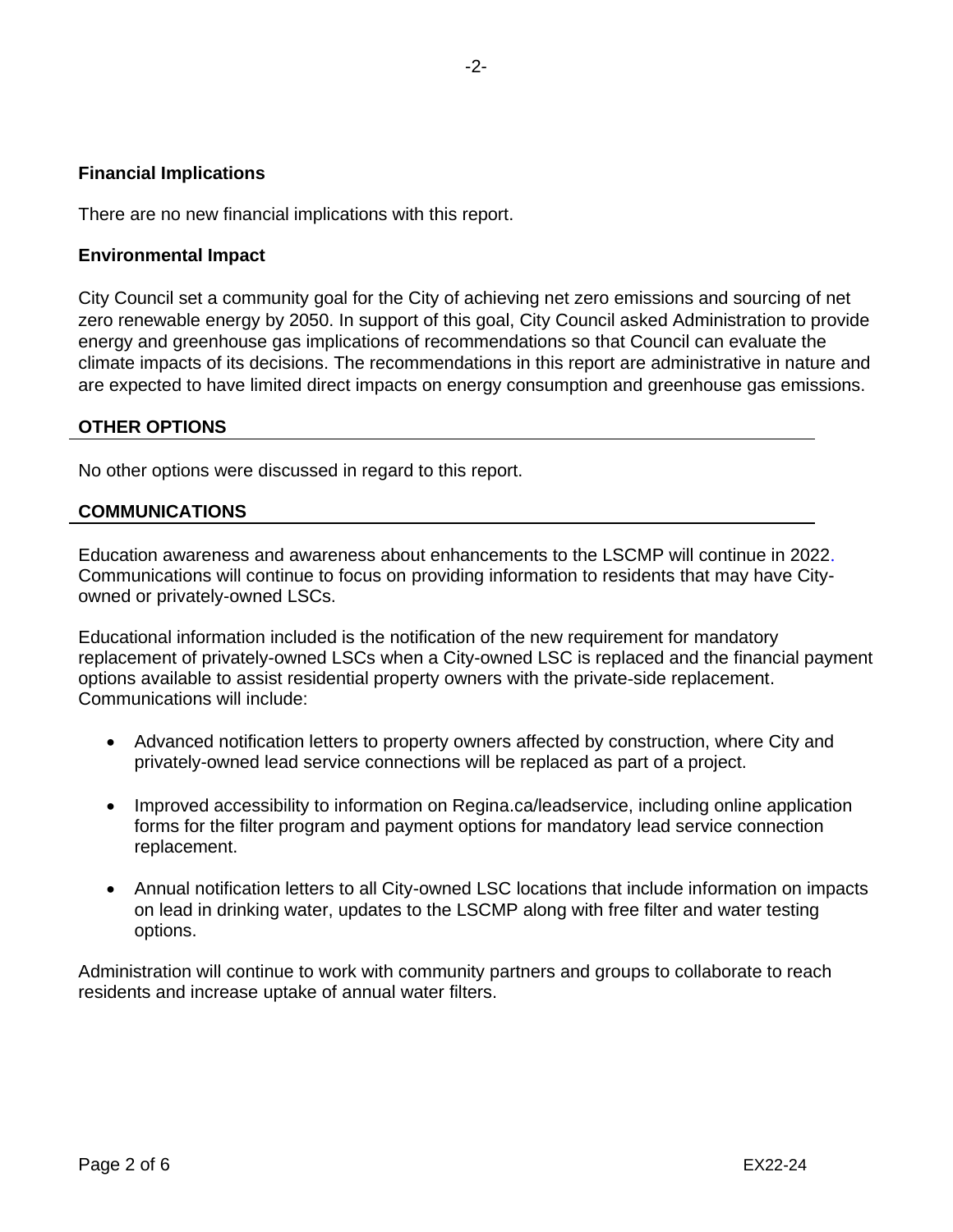#### **DISCUSSION**

The water received from the Buffalo Pound Water Treatment Plant and in the City's water mains is free of lead, meeting the City's regulatory obligations. If the water touches materials containing lead, lead can enter the water. Lead can be found in some water service connections, which connect the water mains to individual buildings, and in the plumbing inside some buildings.

Several factors determine whether and how much lead is present in tap water, including water chemistry, the condition of an LSC and whether lead containing materials are present in the building's plumbing. Water in contact with any lead bearing plumbing materials can leach lead into the drinking water and pose a risk to anyone, but specifically pregnant women, infants and children.

The City is responsible for the City-owned portion of the water service connection from the water main to the property line. The property owner is responsible for the privately-owned portion of the water service connection from the property line into the home, as well as in-house plumbing (Appendix A).

The City does not maintain records of the material used in the private side service connections. Approximately 12,000 buildings in Regina were constructed in areas and during time periods (up to approximately 1960) when lead pipes were historically used. We estimate that 7,000 to 8,000 privately-owned LSCs may remain.

#### **Regulatory Requirements**

Provincial and federal agencies recommend that municipalities address the issue of LSCs. Previously, the Water Security Agency (WSA) strongly encouraged municipalities to conduct ongoing water testing. Beginning in 2022, the WSA will require the City to perform sampling in plumbing that serves private residences at 100 locations, sampling in plumbing that does not serve private residences at 10 locations and sampling at points in the distribution system at 20 locations.

While the WSA does not require that both the City-owned and private portions of the LSC be replaced together (full replacement), they do recommend it, as replacing only a portion of an LSC may cause higher lead concentrations in tap water.

#### **Current Program Activities**

- **Replacements:**
	- $\circ$  The City currently replaces the City-owned side of LSCs when they break or during planned major road upgrades. The City-owned portion of the LSC is replaced during re-development of an existing property with an LSC. The City also replaces a Cityowned LSC when requested by a property owner, where the private portion of the water service connection is not lead.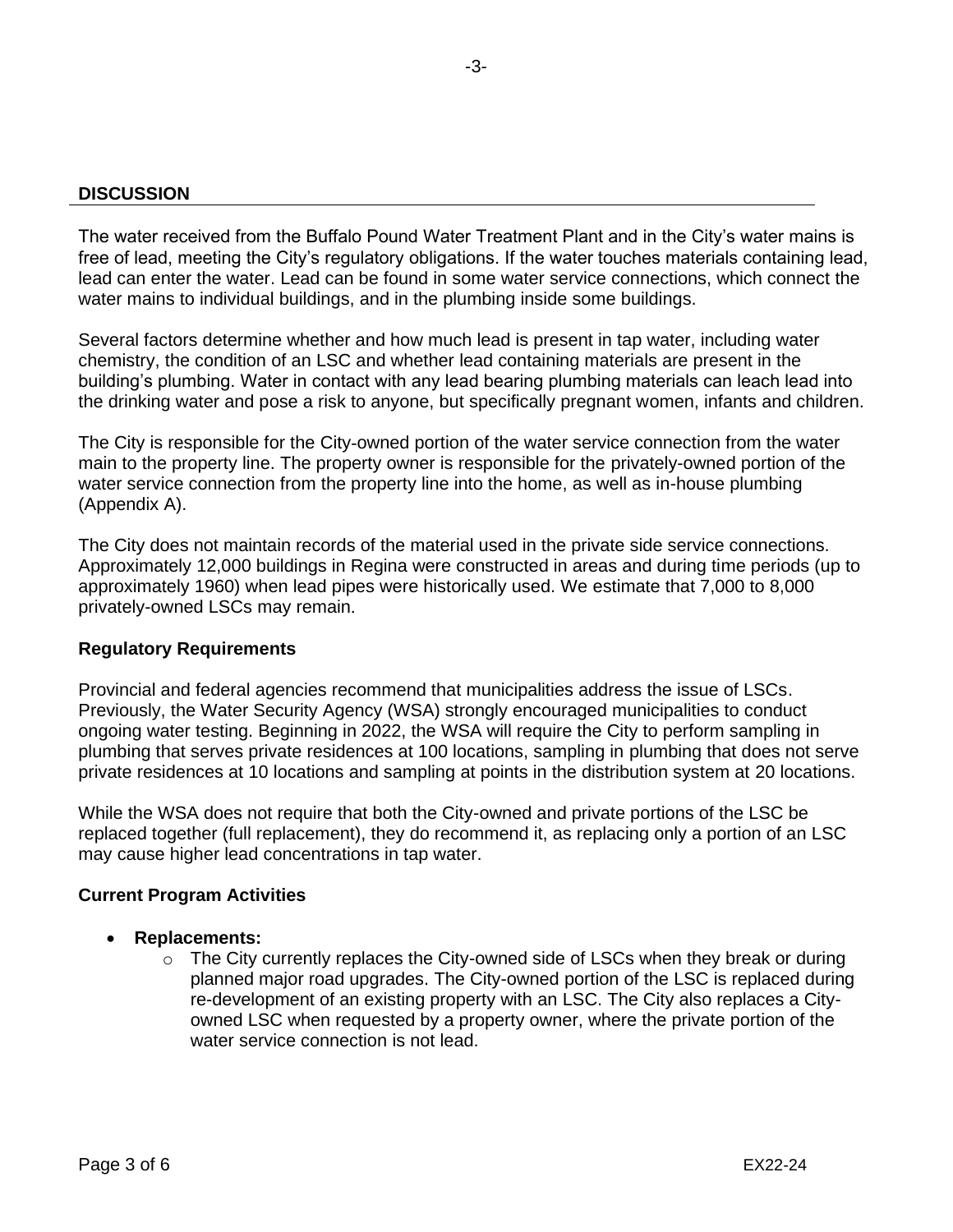- o The City replaced 193 City-owned LSCs through City construction programs in 2021.
- $\circ$  The cost of the replacement of the City side of 193 LSCs was approximately \$1.75 million.

# • **Testing:**

Beginning in 2022, the WSA will require the City to perform sampling in plumbing that serves private residences at 100 locations, sampling in plumbing that does not serve private residences at ten locations and sampling at points in the distribution system at twenty locations. Previous to 2022, there were no lead sampling requirements. The City offers eligible residents two options for testing:

# o **Random Testing Study:**

- **EXECT** Testing locations were completed at properties where residents expressed an interest in the program, and who live within the areas of the city with known lead water service connections.
- The testing includes 11 samples taken during a number of different conditions to simulate various water use scenarios.
- **E** Sampling was completed at 10 residential homes in 2021. Sampling activities were limited due to the constraints of COVID.

# o **In-Home Point of Use Testing:**

- The second testing program offered by the City provides eligible property owners and residents an option for lead testing where property owners collect and submit their own tap water sample and the City covers the analytical costs.
- In 2021, the City received and fulfilled 140 requests for in-home point of use testing. Of those, 39 residents have completed their in-home test.

# • **Filters:**

- $\circ$  Eligible residents have the option to receive a City-provided filter or rebates up to \$100. On March 24, 2021, Council approved a motion to provide eligible residents with filters or a rebate up to \$100 annually.
- $\circ$  In 2021, the City provided \$28,200 of support to residents through this program:
	- 257 City-provided filters in total costing approximately \$24,000.
	- 45 rebates at a total cost of \$4,216.43.
	- In 2021, the City hosted five "Filter Days" at four different locations where eligible residents could pick up a free filter from the City. The City provided 21 filters to eligible residents through "Filter Days".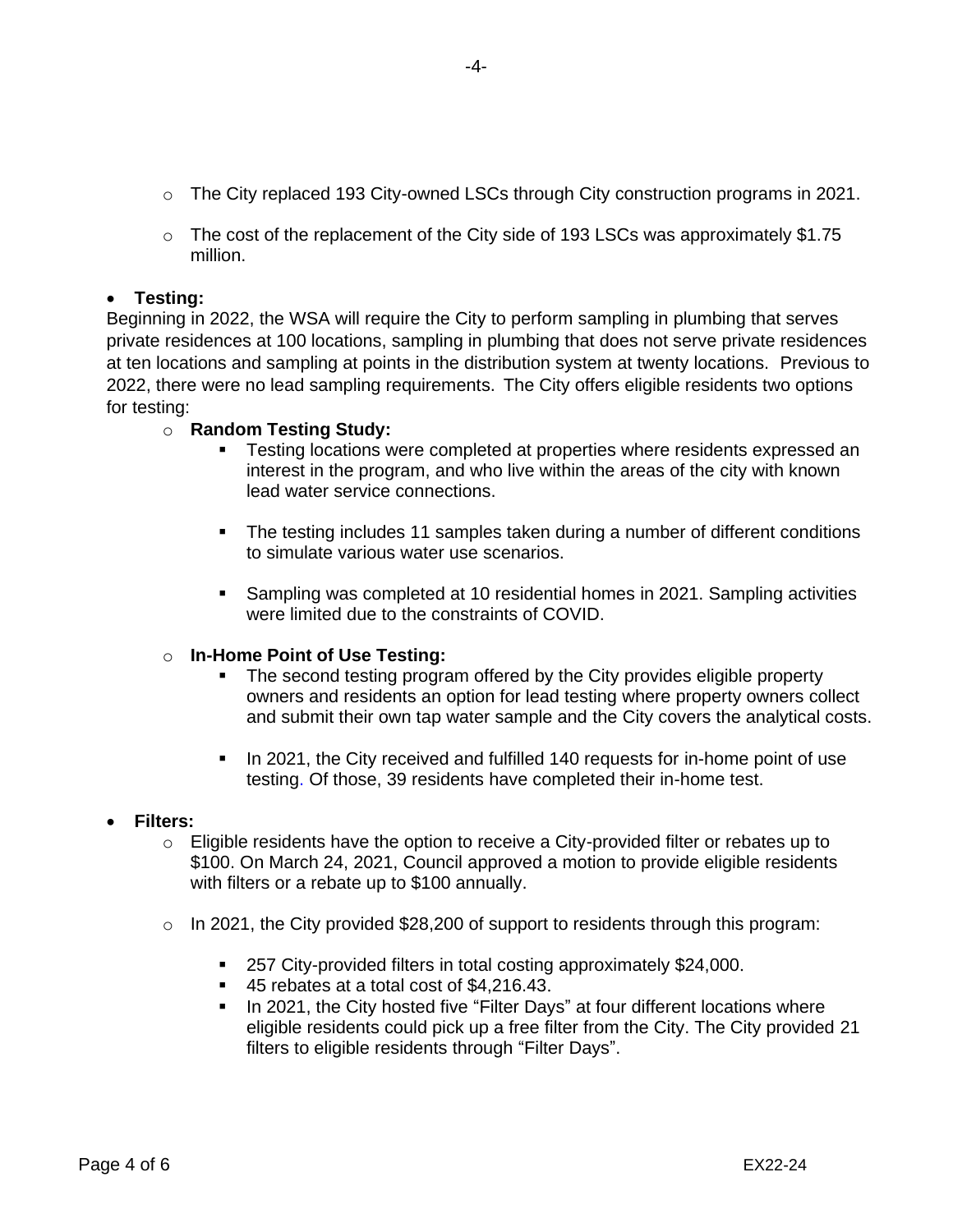▪ To promote 'Filter Days', the City reached out to local community associations and their networks, advertised at the different locations where 'Filter Days" were hosted and promoted on social media to increase attendance for filter distribution.

# • **Communications:**

- $\circ$  In 2021, Regina.ca/leadservice was enhanced to provide residents with alternate options to access the City's LSCMP. These enhancements include:
	- A searchable database of addresses with known City-owned LSCs.
	- Online application for a water filter request.
	- Online application for a rebate for a resident purchased water filter.
	- Online application for City-owned LSC replacement when the private side is replaced.
	- **E** Links to Health Canada, Saskatchewan Health Authority and the National Sanitation Foundation for further information regarding lead in drinking water.
- $\circ$  An annual notification letter is provided to residents residing at and owners of properties serviced by a City-owned LSC.
- $\circ$  In 2021, the City mailed 4,062 letters where records indicate that a City-owned LSC is present. This includes sending letters to the property owner and the resident living in the home.
- $\circ$  The annual notification letters included new program information regarding the mandatory replacement of the private side of LSCs and payment options for property owners when the private side of an LSC is replaced.
- o The annual notification letters included information regarding health concerns and a Health Canada information page.
- o Education material is provided on Regina.ca/leadservice and directly to participants of the testing programs regarding actions residents and property owners can take to reduce their potential exposure to lead.

# **DECISION HISTORY**

In 2017, City Council approved additional elements for the LSCMP Report, including testing and a water filter program for residents (CR17-74).

In 2018, City Council received an update of 2017 and proposed 2018 program activities. Administration was directed to provide a report to Public Works and Infrastructure (PWI) Committee annually on the progress of the LSCMP (CR18-27).